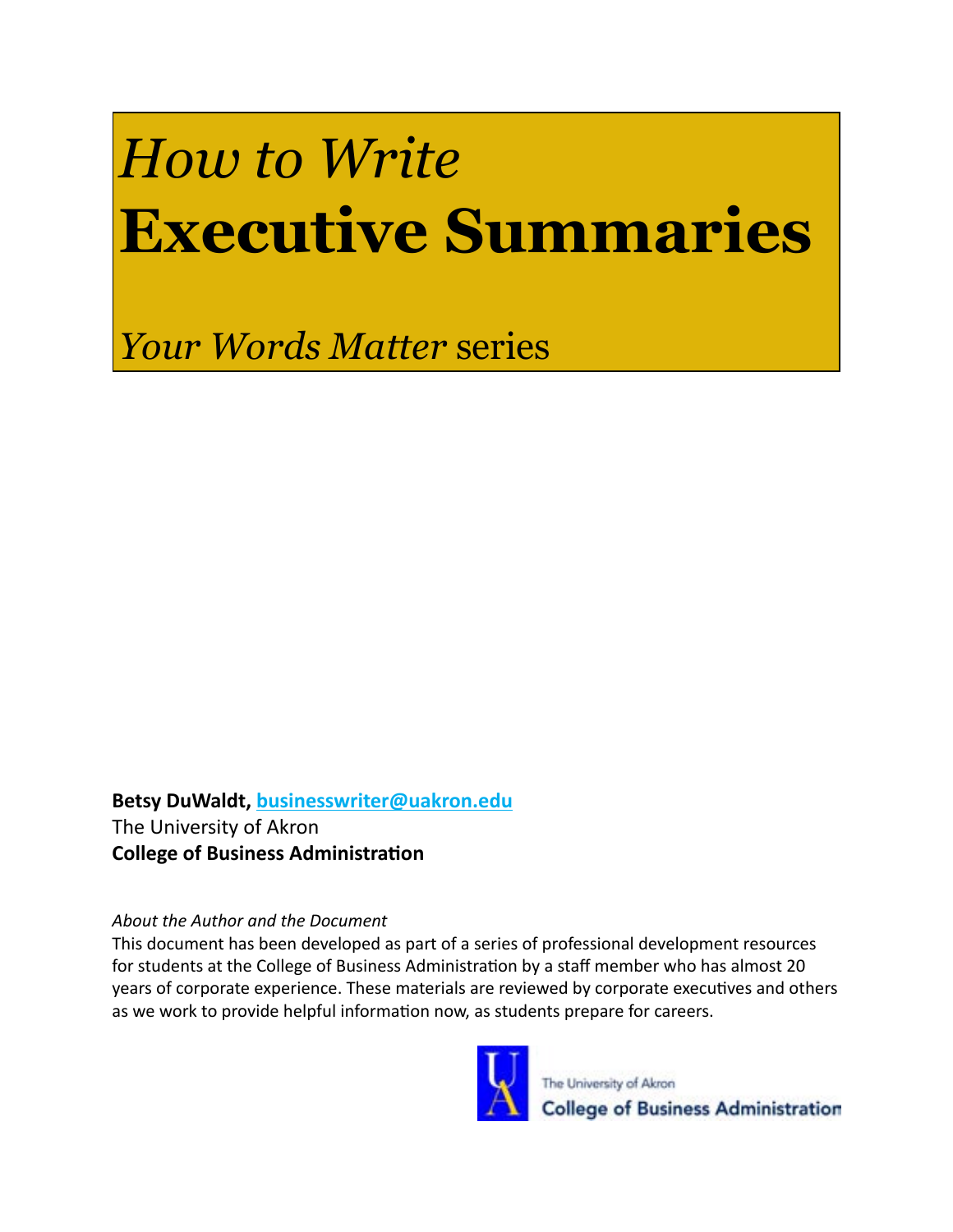# How to Write **Executive Summaries**

#### **Writing Executive Summaries**

It's true when people say we live in an information age. Never before has so much been written and published. Numerous reports, long articles, white papers, and other documents are produced every day. If a person decided to read all the materials produced for a particular category or industry, there would be little time left in the day for much else. To help with this issue, many longer and more complex documents have executive summaries associated, which provide concise overviews of the longer works.

Business reports and other, longer documents often offer recommendations based on analyses. By reading executive summaries, organizational decision-makers and other busy people can read recommended actions that typically are part of a report and absorb the main points supporting the recommendations. It also is a document that allows readers to decide if they want to read certain sections or the entire report.

As a business student, you should be familiar with the purpose of and how to write executive summaries. While there are no set rules about how to write one because documents and reports vary so much, there are certain essential aspects to which writers should adhere.



*Executive summaries are written so readers understand the main points and conclusions of longer reports.*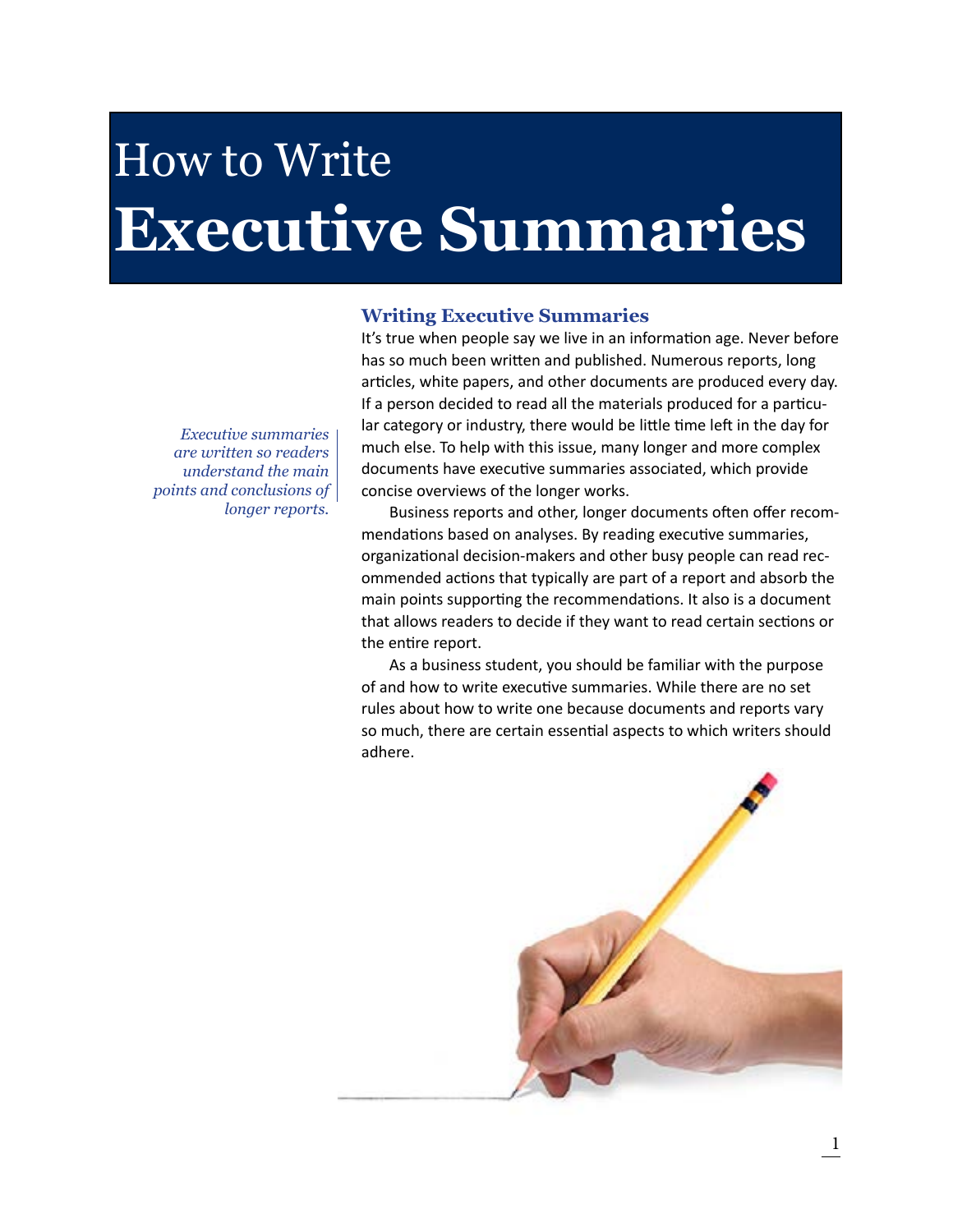### **Effective Executive Summaries**

Executive summaries are meant to summarize main points of a report or other type of document, including the recommendations and crucial data supporting the recommendations. The executive summary must provide enough information for the reader to understand why the report or document was produced and the significant conclusions in it. While brevity and conciseness are keys, it's also essential to provide the evidence/information from the report that supports the conclusions/recommendations, etc., so readers can follow the path to the conclusions. Executive summaries should always be written after a report is completed, and never introduce new information in the executive summary.

## **Audience**

Assume your primary audience is executive level employees, even if we know people at other levels will be reading your executive summary. The key for the primary audience is to have all the salient points of the report presented concisely so you provide an accurate representation of the report content and recommendations. You'll still need to briefly define special terms and concepts from the report.

#### **Parts of the Executive Summary**

Reports should be well-written enough to have each section build to the conclusion. Remember, you are trying to help someone understand the most important points of the document, so determine what should and shouldn't be included based on that. In theory, every section is important, but not every section has the most crucial information that bears on the report's conclusions/recommendations.

Sections of an executive summary should generally reflect the major sections of the document or report with which it's associated. For example, it's crucial to include a methodology section when the report has a methodology that underlies the report's analysis. Summarize the key finding in a "Findings" section if the report has one. Provide a concise description of the solution to the problem and why, which often is followed by specific recommendations. Your executive summary should mirror the main headings and provide synopses of the main points. However, while primary sections also often have subsections, you will need to use our judgment on what to include.

### Main Idea (Thesis)

Any well-written document is about a central idea. Make sure you identify the main idea, often called the thesis, and capture it in onethree sentences.

*Executive reports are written for a primary audience of executives; but you still will need to briefly define terms and concepts.*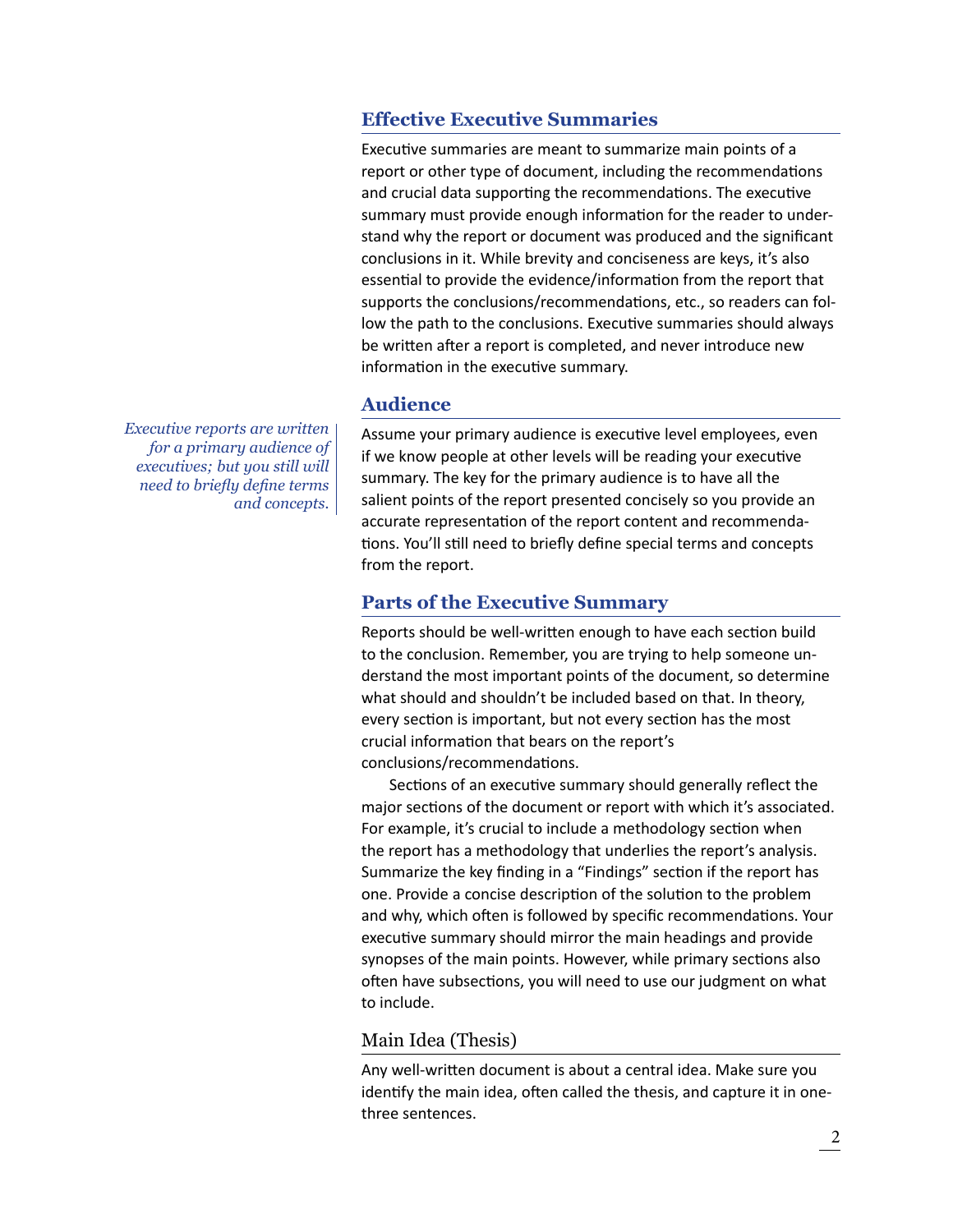*Make sure you clearly identify the purpose of the longer report in your executive summary.*

*Include information from sections that directly lead to report conclusions/recommendations.* 

#### Purpose

Lengthy documents are written for a reason. It could be a business plan, an analysis of the risks a disruptive technology presents to a business with some recommended actions, or a report about a government program that helps increase literacy, or a class project. If you are responsible for writing the executive summary, identify why a report was written and summarize it in one-three sentences.

#### Methodology

The reader needs to know what information was collected and how it was analyzed to understand on the basis of the recommendations. Provide the bases of the methodology and how it's been applied to the issue.

#### Tone

Some believe the executive summary should be written from a first person plural (we, us) perspective, and others believe it should be written more formally (referring to "the company," etc.). The tone will depend on the audience and how the document will be used. If the document is published to a Website, it might be best to write it more formally. If it is a short executive summary for an internal document, you can use "we."

### Length

As with other aspects of executive summaries, guidelines on length vary. Your executive summary should be at most 10 percent of the final document. Therefore, a 10-page white paper would have a 1-page executive summary; a 100-page report should have a 10-page executive summary, and so forth.

### **Take-aways**

This document provides some basic guidelines for how to write executive summaries. Please note that organizations and industries often have specific guidelines for writing executive summaries. Just remember that you need to produce concise summaries of the crucial aspects of the document so a person can read only the executive summary and understand the longer report.

#### **Resources**

#### **Sample Executive Summaries**

- **Executive Summary for the Report of the Working Group on** [Expanding Access to Published Research Findings](http://www.researchinfonet.org/wp-content/uploads/2012/06/Finch-Group-report-executive-summary-FINAL-VERSION.pdf)
- **[9/11 Commission Report Executive Summary](http://govinfo.library.unt.edu/911/report/911Report_Exec.pdf)**
- **[Executive Summary for the World of Work Report 2013 Re](http://www.ilo.org/wcmsp5/groups/public/---dgreports/---dcomm/documents/publication/wcms_214673.pdf)**[pairing the economic and social fabric report](http://www.ilo.org/wcmsp5/groups/public/---dgreports/---dcomm/documents/publication/wcms_214673.pdf)